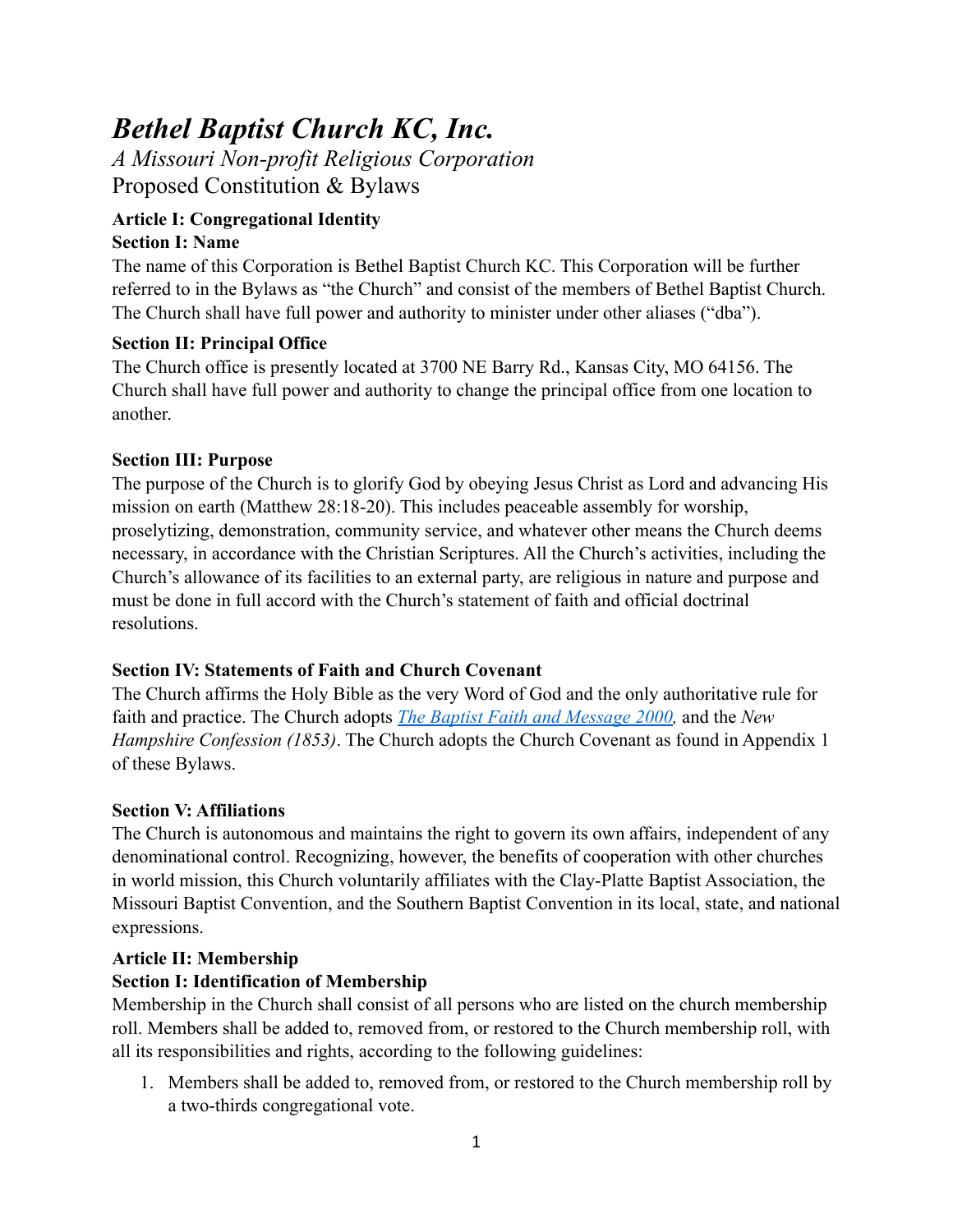- 2. Members who request to be released from membership in order to join the membership of another Gospel-preaching church shall be submitted to the congregation by the Elders and released by a two-thirds congregational vote.
- 3. Upon death, members shall be released from the membership roll automatically.

#### **Section II: Qualifications for Membership**

New members of the Church will be added to the membership roll upon meeting all the following qualifications:

- 1. Having a credible profession of faith in Jesus Christ for salvation, submitted to the congregation
- 2. Baptized by immersion after the aforementioned faith
- 3. Eighteen years of age or older
- 4. Affirming the Church's Statements of Faith and Church Covenant
- 5. Nominated by the Church's Elders
- 6. Accepted by a two-thirds congregational vote

# **Section III: Associate Membership**

Those who desire to retain membership at another church may be granted associate membership temporarily according to the following guidelines:

- 1. Associate members must be members in good standing of another church.
- 2. Associate members may observe business meetings but shall not vote on any matters requiring a congregational vote.
- 3. Associate members shall not serve in any elected office of the Church and shall only serve in other ministries of the Church with the express approval of the Elders.
- 4. Associate members shall be accountable to the church discipline process set forth in these Bylaws.
- 5. Associate members shall meet the qualifications for membership as set forth in Article II, Section II.

# **Section IV: Duties and Privileges of Membership**

In addition to the duties enumerated in the Church Covenant, and in the spirit of holy fellowship set forth therein, all members of the Church shall have the right to give prayerful counsel and cast one vote on each of the following matters:

- 1. The annual budget of the Church
- 2. The disposition of all or substantially all of the assets of the Church
- 3. The merger or dissolution of the Church
- 4. The acquisition of property by the Church
- 5. The acquisition of a loan by the Church
- 6. The amending of these Bylaws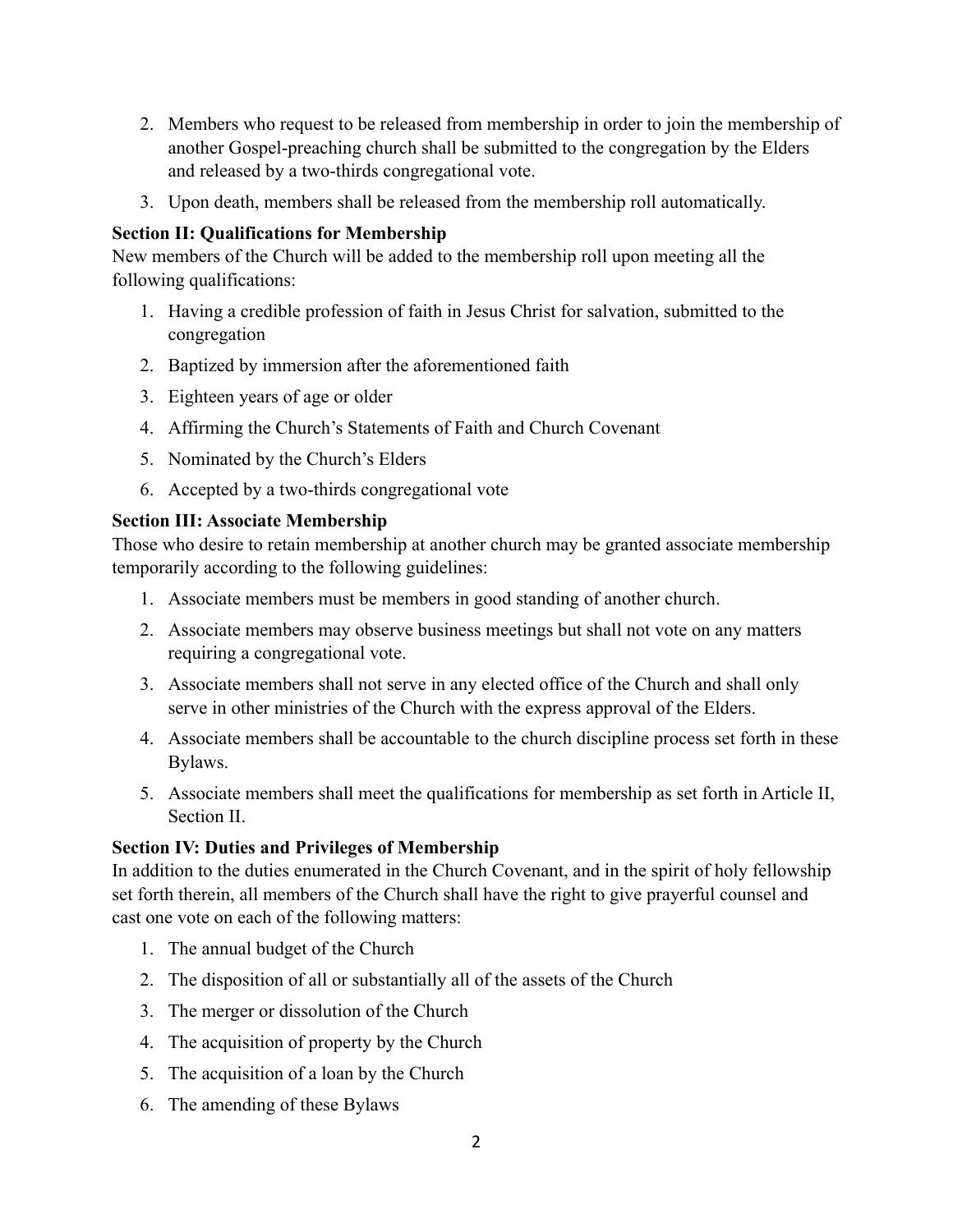7. Any other matter specified in these Bylaws as coming under a congregational vote

#### **Section V: Discipline of Members**

The threefold purpose of church discipline is to glorify God by maintaining purity in the local church (1 Corinthians 5:6), to edify believers by deterring sin (1 Timothy 5:20), and to promote the spiritual welfare of the offending believer by calling him or her to return to a biblical standard of doctrine and conduct (Galatians 6:1).

Members found to neglect their duties (as found in the Church Covenant), accept false teaching, or dishonor Christ with grievous and unrepentant sin shall be subject to church discipline according to the following guidelines:

1. Personal admonishment should be sought for personal sin (Matt 18:15-20).

2. Congregational admonishment should be sought for public sin (Matt 18:15-20; 1 Tim 5:20).

3. Accusations against Elders should be established by multiple witnesses (1 Tim 5:19).

4. In cases concerning alleged lawbreaking, the governing authorities shall be properly and immediately notified and met with appropriate cooperation (Titus 3:1; Rom 13:1-7; Mark 12:17). 5. Where personal and congregational admonishment have not occasioned repentance, the Elders shall submit the name of a disciplined member for a congregational vote of termination (Matt

18:15-20; 1 Cor 5:1-5).

6. If the Elders of the Church find an excommunicated member to be consistently repentant and discern that restoration to fellowship in this local church is wise for all parties involved, the Elders shall bring such restoration to the congregation for public repentance and a congregational vote.

# **Section VI: Meetings of Members**

Business meetings of the members shall be held in the times, in the manner, and for the purposes set forth below:

- 1. The members of the Church shall conduct at least six regular business meetings each year.
- 2. An Elder of the Church shall preside over members' meetings as moderator, as decided by the Board of Elders.
- 3. An annual meeting of the Church shall be held prior to the beginning of the calendar year to receive and adopt the annual report and the annual Church budget.
- 4. Members shall be given proper notification of all meetings at least 7 days in advance. The Elders of the Church may change the location of any scheduled meeting or postpone its date by properly notifying the members at least 7 days in advance unless exigent circumstances exist. Proper notification consists of either (a) verbal and/or written announcement at any business meeting or worship service of the Church, or (b) written announcement by standard postage and/or electronic message.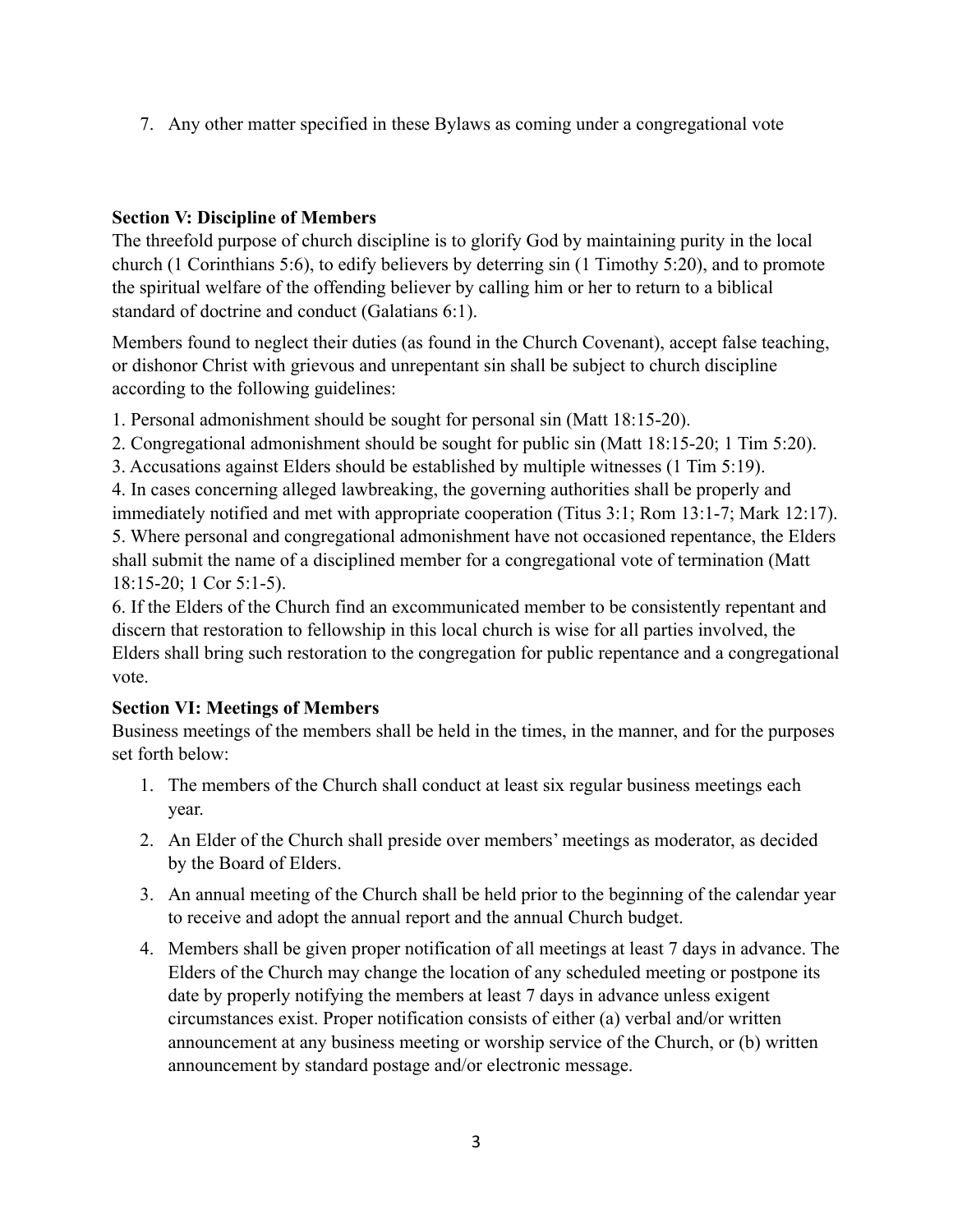- 5. A quorum shall consist of those members present. Voting by proxy is prohibited. Absentee ballots shall be provided upon request by Elder approval.
- 6. All congregational votes shall be passed by a simple majority unless stated otherwise in these Bylaws.
- 7. The acceptance of members and associate members shall be passed by a two-thirds majority.
- 8. The election of Deacons shall be passed by a three-fourths majority.
- 9. The election of Elders shall be passed by a three-fourths majority.
- 10. The amendment of these Bylaws shall be passed by a three-fourths majority.
- 11. Business meetings of the members of the Church shall be conducted according to parliamentary procedure.

#### **Article III: Officers**

#### **Section I: Elders/Pastors**

The designation, purpose, and terms of the Church's Elders shall be as follows:

- 1. The Elders of the Church shall be those male members of the Church who are gifted by God and called by the congregation to lead the Church spiritually and organizationally, in accordance with the qualifications listed in the New Testament, especially 1 Timothy 3:1-7, Titus 1:5-9, and 1 Peter 5:1-4.
- 2. An Elder's purpose is to (a) teach and/or preach the Word of God to the Church, (b) provide directional oversight for the Church, and (c) spiritually shepherd the members of the Church.
- 3. The Elder of the Church shall serve as officers of the Corporation.
- 4. The Biblical terms "elder" (*presbuteros*), "overseer" (*episkopos*), and "pastor" (*poimen*) refer to three functions of the one office of Elder. Thus, no one shall be given the title "elder," "overseer," or "pastor" who is not a duly elected Elder of the Church.
- 5. The Church shall have no maximum number of Elders and shall seek to call a plurality of qualified Elders whenever possible (Acts 16:4; 20:17; 21:18; Titus 1:5; James 5:14).
- 6. An Elder may either be a paid staff member or a volunteer, with preference for financial compensation given to those Elders who regularly preach and teach (1 Timothy 5:17).
- 7. The regular preaching of the Word to the gathered Church shall be delivered primarily by the Elders. Thus, no one shall preach on a regular basis who is not an Elder of the Church, except in the case of an interim preacher or interim pastor.
- 8. The Church shall seek an interim preacher or interim pastor only in the case of a lack of qualified and available members to serve as Elders. In such a case, the Church shall seek an interim preacher or interim pastor who aligns to the greatest degree available with the qualifications of an Elder and affirms to the greatest degree available the Church's Statements of Faith.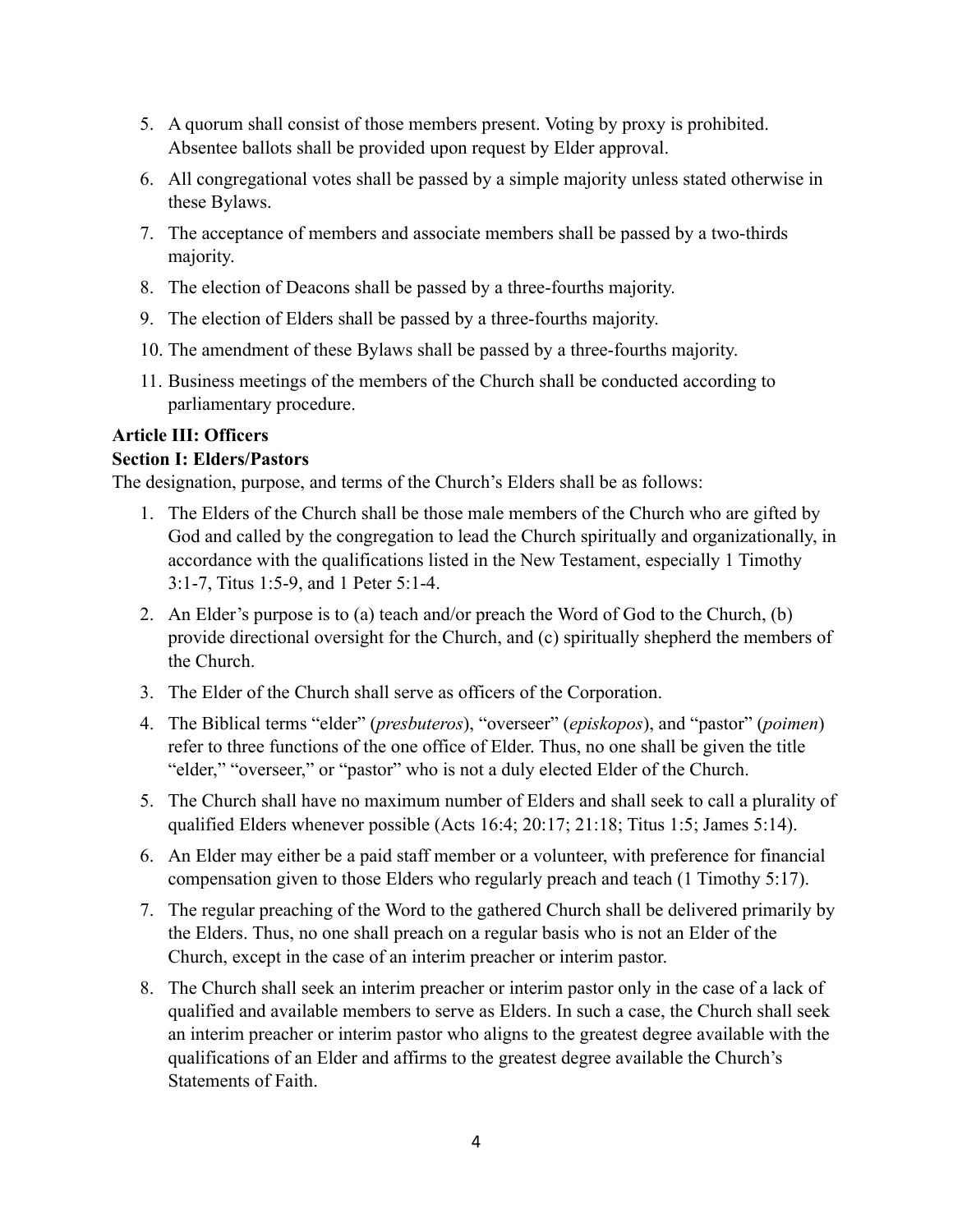- 9. The Elders, being informed by the staff, and Deacons shall create and propose an annual budget to the congregation.
- 10. Elders shall train and nominate new candidates for Eldership as needed (Titus 1:5). Candidates for Eldership will be appointed by a three-fourths congregational vote.
- 11. Neither past divorce, current remarriage, current celibacy, or unbelieving children shall automatically disqualify an otherwise-qualified candidate for Eldership. Rather, the current Elders will examine the candidate's life for strong evidence of faithfulness in all current relationships, including but not limited to family, employment, and church membership.
- 12. The Elders shall meet regularly to pray, discuss, and discern matters relating to the shepherding, stewardship, doctrine, and oversight of the Church, as determined by the Elders.
- 13. The Elders of the Church may appoint and affirm various ministries, teams, staff members, and initiatives as needed, delegating limited authority to perform a specific ministry (Ephesians 4:11-16).
- 14. The Elders shall collectively delegate authority over limited areas of ministry to an individual Elder as needed, who shall have the responsibility of reporting to his fellow Elders at each meeting of Elders.
- 15. Elders shall have full authority to hire, fire, oversee, manage, and set the wages or salary of all paid staff members, in accordance with the congregationally approved annual budget.
- 16. The Elders shall determine the qualifications and requirements of all staff positions, including church membership requirements and faith commitments, as appropriate for the nature, scope, and length of the position.
- 17. Elders shall not have set term limits but must be reaffirmed by a three-fourths congregational vote every year.
- 18. An Elder may resign from his office at any time. All such resignations must be given to the Elders in writing, signed by the resigning party.
- 19. A quorum of Elders shall consist of two-thirds of the current Elders.
- 20. Decisions of the Elders requiring a vote shall pass by a simple majority, unless otherwise specified in these Bylaws.
- 21. The termination of an Elder from his office may be brought to a congregational vote by a vote of the Elders, excluding the party in question. Paid Elders, upon termination from office, will be compensated with a severance package equal to at least one months' pay.

#### **Section II: Deacons**

The designation, purpose, and terms of the Church's Deacons shall be as follows: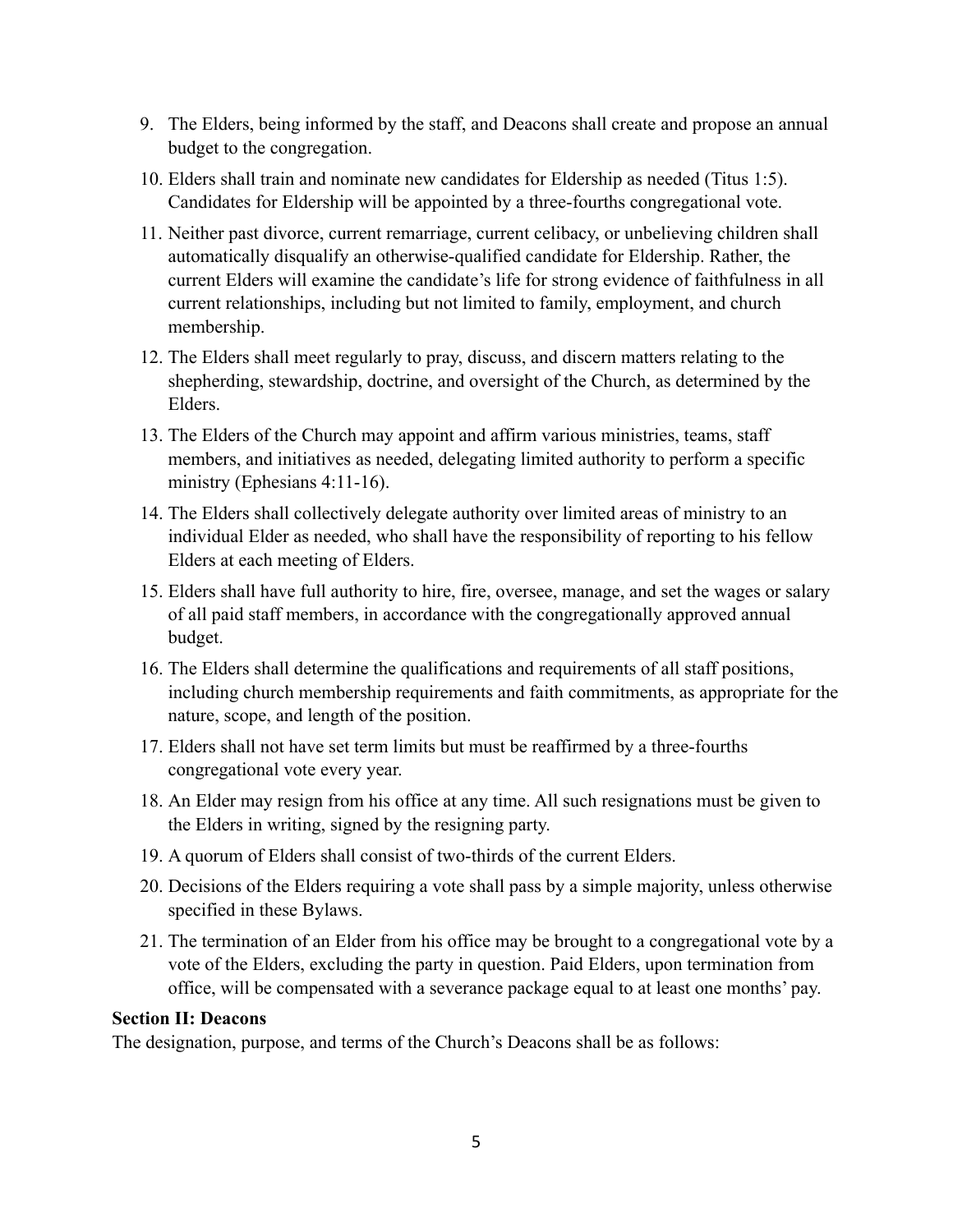- 1. The Deacons of the Church shall be those male members of the Church who are gifted by God, nominated by the Elders, and appointed by a three-fourths congregational vote to serve the Church in its particular ministries, in accordance with the qualifications listed in 1 Timothy 3:8-13, and in the spirit of service expressed in Acts 6:1-7.
- 2. The purpose of a Deacon is to serve in coordinating the tangible and logistical needs of one of the Church's particular ministries, including but not limited to ministries of benevolence, care, stewardship, education, outreach, etc., at the discretion of the Elders.
- 3. A Deacon shall report to the Elders, who have the responsibility of overseeing and equipping Deacons for the work of ministry (Ephesians 4:11-14). This oversight includes regular prayer, encouragement, training, mentorship, review, communication, and the supplying of clear expectations.
- 4. A Deacon shall be tasked with only those ministry responsibilities appropriate for his abilities, dispositions, and life circumstances, as discerned by the Elders in accord with the Church's statements of faith.
- 5. A Deacon may be either a paid staff member or a volunteer, depending on the need of the Church's particular ministries and its financial situation, as discerned by the Elders.
- 6. Neither past divorce, current remarriage, current celibacy, or unbelieving children shall automatically disqualify an otherwise-qualified Deacon. Rather, the Elders will examine the candidate's life for strong evidence of faithfulness in all current relationships, including family, employment, and church membership.
- 7. As individual servants and coordinators, rather than overseers, the various Deacons of the Church shall not conduct business meetings as a board.
- 8. Deacons shall not have set term limits but must be reaffirmed by a three-fourths congregational vote every year.
- 9. A Deacon may resign from his office at any time. All such resignations must be given to the Elders in writing, signed by the resigning party.
- 10. The removal of a Deacon from office shall be subject to the Elders. Paid Deacons, upon removal from office, will be compensated with a severance package equal to at least two weeks' pay.

#### **Section III: Treasurers**

The designation, purpose, and terms of the Church's Treasurers shall be as follows:

- 1. The Treasurers of the church may be comprised of either Elders or Deacons.
- 2. The Treasurers of the Church shall have the sole authority of making purchases, paying bills, signing paychecks, and paying reimbursements on behalf of the Church, and are therefore the authorized signers of the Church's bank accounts.
- 3. The primary intention of a Treasurer of the Church is not to decide which purchases and payments to make but to provide accountability in the spirit of 1 Corinthians 16:1-4.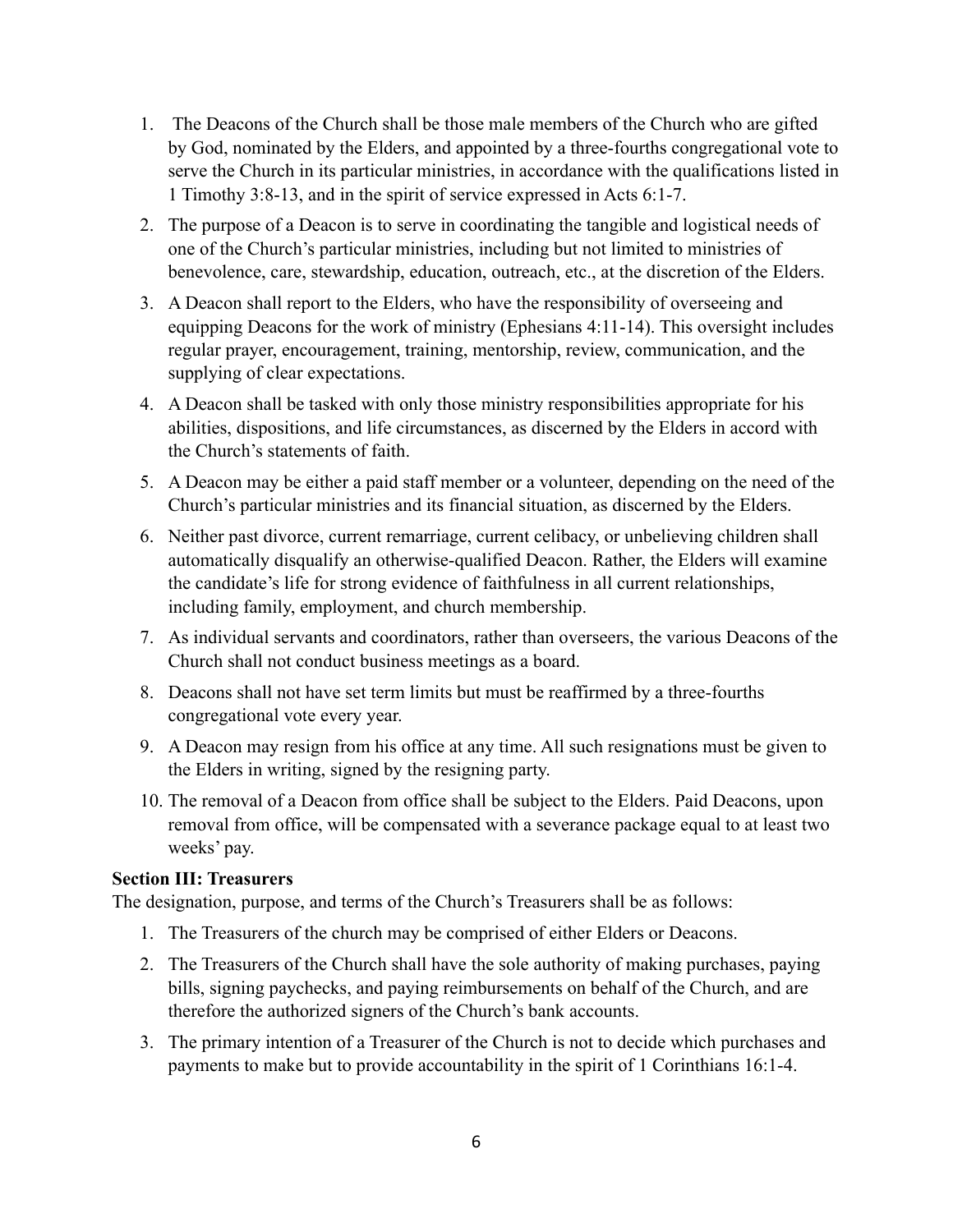- 4. Treasurers shall have the additional responsibility of maintaining or providing for the maintenance of the Church's financial records, including but not limited to contribution statements, tax forms, and annual financial review.
- 5. There shall be a minimum of two Treasurers.
- 6. Treasurers shall be appointed by the Elders with a unanimous vote.
- 7. Treasurers may meet together as they deem necessary but are not required to have a regular meeting. They will give regular updates to the Elders.
- 8. A Treasurer may resign from his office at any time by notifying the Elders in writing.
- 9. Any payment totaling five hundred (500) dollars or more must be authorized by at least two Treasurers.
- 10. Any spending totaling five thousand (5,000) dollars or more in excess of the approved budget must be authorized by the congregation.

#### **Section IV: Clerks**

The designation, purpose, and terms of the Church's Clerk(s) shall be as follows:

- 1. The Clerk(s) of the Church shall have the responsibility of maintaining the minutes of all members' meetings and an updated membership roll.
- 2. A Clerk of the Church must be a member of the Church.
- 3. A Clerk may be either a paid staff member or a volunteer, depending on the need of the Church's particular ministries and its financial situation, as discerned by the Elders.
- 4. There shall be a minimum of one Clerk and no maximum number of Clerks.
- 5. Clerks shall be appointed by the Elders.
- 6. Clerks may meet together as they deem necessary but are not required to have a regular meeting.
- 7. Clerks shall not have set term limits.
- 8. A Clerk may resign from his or her office at any time by notifying the Elders in writing.
- 9. The removal of a Clerk shall be subject to the Elders. Paid Clerks, upon removal from their position, will be compensated with a severance package equal to at least two weeks' pay.

#### **Article IV: Corporate Responsibility**

#### **Section I: Records and Reports**

The Church will maintain the following records and reports:

- 1. Adequate and correct financial records
- 2. Contribution statements for financial contributors
- 3. Reports of annual review of all church financial books, records, and proceedings
- 4. Minutes of the proceedings of its members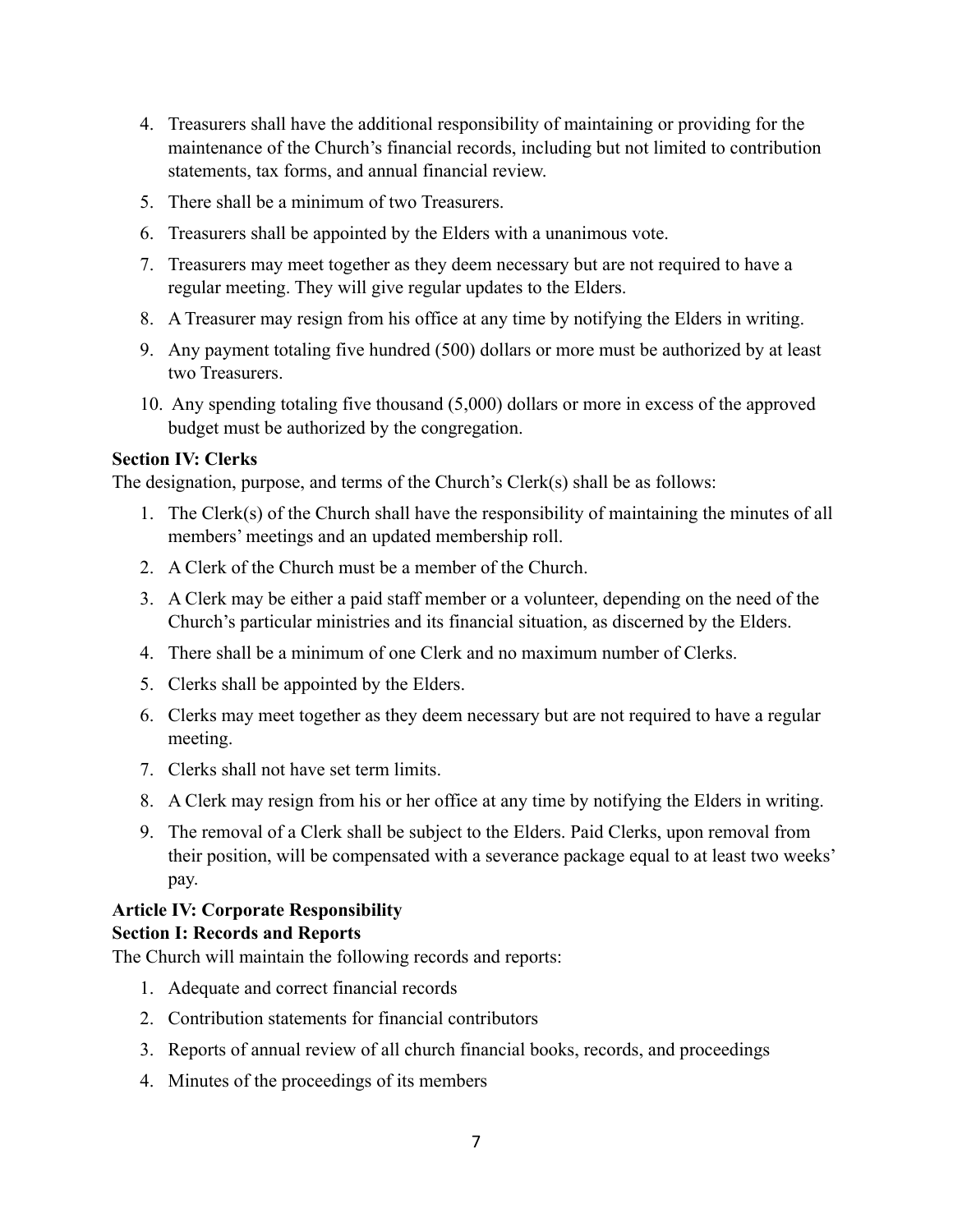5. An internal membership roll, giving their names, addresses, and other relevant contact information

#### **Section II: Calendar**

The fiscal year and terms of officers shall begin on the first day of January each year and end on the last day of December each year.

#### **Section III: Exempt Purposes**

The property of this Corporation is irrevocably dedicated to religious purposes, and no part of the net income or assets of this organization shall ever inure to the benefit of a Director, officer, or member of the corporation, or to the benefit of any private individual.

#### **Section IV: Transfer of Assets**

Upon the winding up and dissolution of the Corporation, after paying or adequately providing for the debts and obligations of this Corporation, the remaining assets shall become the Trust of the North American Mission Board Replant Network for the purpose of planting or replanting gospel-preaching churches.

#### **Section V: Amendments to the Bylaws**

New Bylaws may be adopted or these Bylaws may be amended or repealed—except Article IV, Section III—by the affirmative vote of a three-fourths majority of the votes represented at a duly held meeting of the members.

# Appendix 1: Church Covenant

Having, as we trust, been brought by divine grace to repent and believe in the Lord Jesus Christ and to give up ourselves to him, and having been baptized upon our profession of faith, in the name of the Father and of the Son and the Holy Spirit, we do now, relying on His gracious aid, solemnly and joyfully renew our covenant with each other (Is 55:3; Jer 32:8; Eph 1:6; Heb 4:14).

We will work and pray for the unity of the Spirit in the bond of peace (Eph 4:3)

We will walk together in brotherly love, as becomes the members of a Christian Church, exercise an affectionate care and watchfulness over each other and faithfully admonish and entreat one another as occasion may require (Lev 19:17-18; Matt 18:15-17; Acts 2:42-47).

We will not forsake the assembling of ourselves together, nor neglect to pray for ourselves and others (Heb 10:25; Eph 6:18; 1 Thess 5:16-18; Jam 5:13-18).